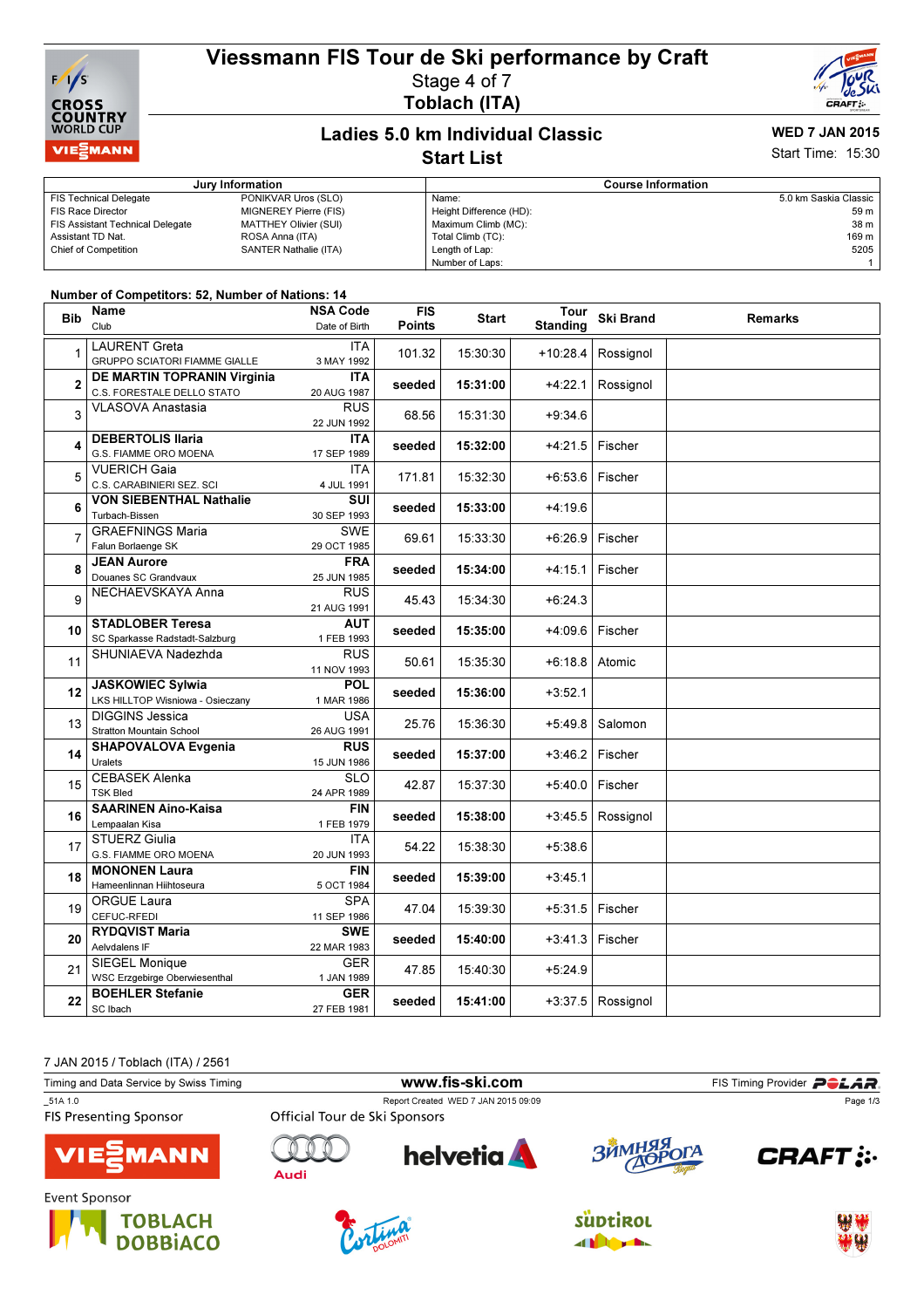

### Viessmann FIS Tour de Ski performance by Craft Stage 4 of 7 Toblach (ITA)



#### Ladies 5.0 km Individual Classic Start List

WED 7 JAN 2015 Start Time: 15:30

| <b>Bib</b> | Name<br>Club                                                        | <b>NSA Code</b><br>Date of Birth | <b>FIS</b><br><b>Points</b> | <b>Start</b> | Tour<br><b>Standing</b> | <b>Ski Brand</b> | <b>Remarks</b> |
|------------|---------------------------------------------------------------------|----------------------------------|-----------------------------|--------------|-------------------------|------------------|----------------|
| 23         | KUBINSKA Kornelia<br><b>AZS AWF Katowice</b>                        | POL<br>3 AUG 1985                | 76.04                       | 15:41:30     | $+5:17.9$               | Fischer          |                |
| 24         | <b>KYLLOENEN Anne</b><br>Kainuun Hiihtoseura                        | <b>FIN</b><br>30 NOV 1987        | seeded                      | 15:42:00     | $+3:36.4$               | Fischer          |                |
| 25         | <b>EINFALT Lea</b><br><b>TSK Triglav Kranj</b>                      | <b>SLO</b><br>19 MAY 1994        | 65.96                       | 15:42:30     | $+5:12.2$               | Rossignol        |                |
| 26         | <b>HERRMANN Denise</b><br>WSC Erzgebirge Oberwiesenthal             | <b>GER</b><br>20 DEC 1988        | seeded                      | 15:43:00     | $+3:29.2$               | Fischer          |                |
| 27         | SARGENT Ida<br>Craftsbury Nordic Ski Club                           | <b>USA</b><br>25 JAN 1988        | 71.24                       | 15:43:30     | $+5:11.6$               | Fischer          |                |
| 28         | <b>STEPHEN Elizabeth</b><br><b>Burke Mountain Academy</b>           | <b>USA</b><br>12 JAN 1987        | seeded                      | 15:44:00     | $+3:27.6$               | Rossignol        |                |
| 29         | KUZIUKOVA Olga                                                      | <b>RUS</b><br>27 SEP 1985        | 32.45                       | 15:44:30     | $+5:10.9$               | Fischer          |                |
| 30         | <b>VRABCOVA - NYVLTOVA Eva</b><br>Olfin Car - Vella Trutnov / CS MV | <b>CZE</b><br>6 FEB 1986         | seeded                      | 15:45:00     | $+3:24.5$               | Madshus          |                |
| 31         | <b>CALDWELL Sophie</b><br>Stratton Mountain School                  | <b>USA</b><br>22 MAR 1990        | 62.97                       | 15:45:30     | $+5:07.2$               | Fischer          |                |
| 32         | <b>TANYGINA Alevtina</b>                                            | <b>RUS</b><br>15 DEC 1989        | seeded                      | 15:46:00     | $+3:15.0$               | Fischer          |                |
| 33         | <b>SCHWARZ Nathalie</b><br>SU Raika Zwettl-Oberoesterreich          | <b>AUT</b><br>29 JUL 1993        | 53.46                       | 15:46:30     | $+5:03.8$               |                  |                |
| 34         | <b>HAAG Anna</b><br>IFK Mora SK                                     | <b>SWE</b><br>1 JUN 1986         | seeded                      | 15:47:00     | $+3:14.3$               | Fischer          |                |
| 35         | <b>USATOVA Oxana</b>                                                | <b>RUS</b><br>19 OCT 1988        | 60.66                       | 15:47:30     | $+5:03.8$               | Fischer          |                |
| 36         | <b>FESSEL Nicole</b><br><b>SC Oberstdorf</b>                        | <b>GER</b><br>19 MAR 1983        | seeded                      | 15:48:00     | $+3:11.4$               | Rossignol        |                |
| 37         | RINGWALD Sandra<br>ST Schonach-Rohrhardsberg                        | <b>GER</b><br>27 SEP 1990        | 51.68                       | 15:48:30     | $+5:01.2$               | Madshus          |                |
| 38         | <b>WIKEN Emma</b><br>Aasarna IK                                     | <b>SWE</b><br>1 MAY 1989         | seeded                      | 15:49:00     | $+3:01.4$               | Fischer          |                |
| 39         | <b>AYMONIER Celia</b><br>EMHM - Les Fourgs                          | <b>FRA</b><br>5 AUG 1991         | 45.29                       | 15:49:30     | $+4:52.5$               | Fischer          |                |
| 40         | <b>BJORNSEN Sadie</b><br>APU Nordic Ski Center                      | <b>USA</b><br>21 NOV 1989        | seeded                      | 15:50:00     | $+2:58.3$               | Fischer          |                |
| 41         | LINDBORG Sara<br>Falun-Borlaenge SK                                 | <b>SWE</b><br>30 NOV 1983        | 29.69                       | 15:50:30     | $+4:50.3$               | Madshus          |                |
| 42         | <b>KOWALCZYK Justyna</b><br><b>AZS AWF Katowice</b>                 | <b>POL</b><br>23 JAN 1983        | seeded                      | 15:51:00     | $+2:52.2$               | Fischer          |                |
| 43         | SOEDERLUND Helene<br>IFK Mora SK                                    | <b>SWE</b><br>9 MAY 1987         | 61.91                       | 15:51:30     | $+4:45.4$               |                  |                |
| 44         | <b>HAGA Ragnhild</b><br>Aasen IL                                    | <b>NOR</b><br>12 FEB 1991        | seeded                      | 15:52:00     | $+2:42.0$ Fischer       |                  |                |
| 45         | THOMAS HUGUE Coraline<br>EMHM - Crevoux                             | <b>FRA</b><br>11 MAR 1984        | 26.95                       | 15:52:30     | +4:37.6                 | Fischer          |                |
| 46         | <b>OESTBERG Ingvild Flugstad</b><br>Gjoevik Skiklubb                | <b>NOR</b><br>9 NOV 1990         | seeded                      | 15:53:00     | $+2:10.2$               | Madshus          |                |
| 47         | <b>BAUDIN Francesca</b><br>GRUPPO SCIATORI FIAMME GIALLE            | <b>ITA</b><br>25 NOV 1993        | 39.20                       | 15:53:30     | $+4:37.4$               |                  |                |
| 48         | <b>JOHAUG Therese</b><br>IL Nansen                                  | <b>NOR</b><br>25 JUN 1988        | seeded                      | 15:54:00     | $+2:00.7$               | Fischer          |                |

7 JAN 2015 / Toblach (ITA) / 2561